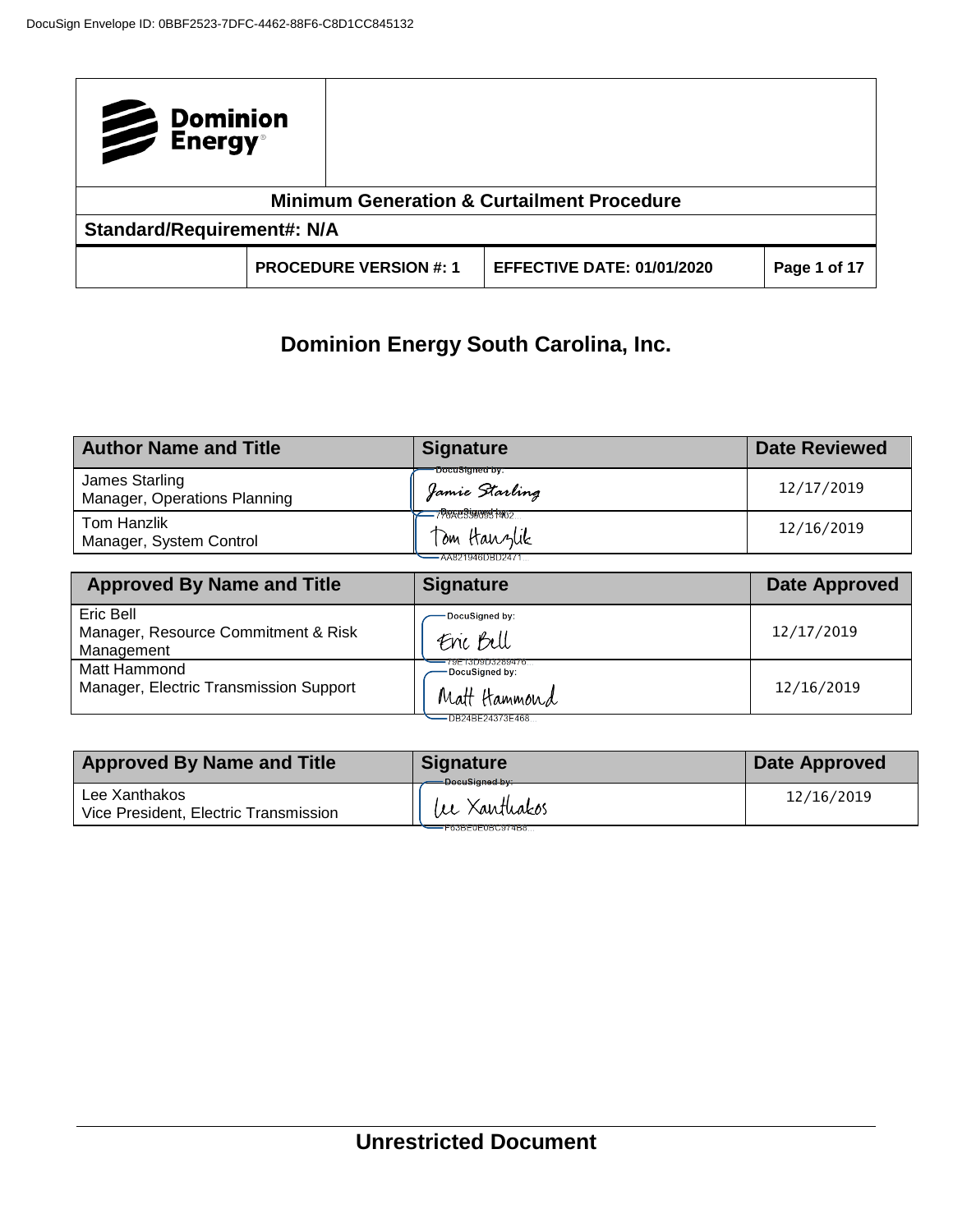| Dominion<br>Energy <sup>®</sup>   |  | <b>Procedure</b>              |                                                       |              |
|-----------------------------------|--|-------------------------------|-------------------------------------------------------|--------------|
|                                   |  |                               | <b>Minimum Generation &amp; Curtailment Procedure</b> |              |
| <b>Standard/Requirement#: N/A</b> |  |                               |                                                       |              |
|                                   |  | <b>PROCEDURE VERSION #: 1</b> | <b>EFFECTIVE DATE: 01/01/2020</b>                     | Page 2 of 17 |

## **TABLE OF CONTENTS**

| 4.0 |                                                                        |  |
|-----|------------------------------------------------------------------------|--|
| 4.1 |                                                                        |  |
| 4.2 |                                                                        |  |
| 4.3 |                                                                        |  |
| 4.4 |                                                                        |  |
| 4.5 |                                                                        |  |
| 4.6 |                                                                        |  |
| 4.7 | Minimum Generation Event and QF Curtailment Cancellation (Real Time)12 |  |
|     |                                                                        |  |
|     |                                                                        |  |
|     |                                                                        |  |
|     |                                                                        |  |
|     |                                                                        |  |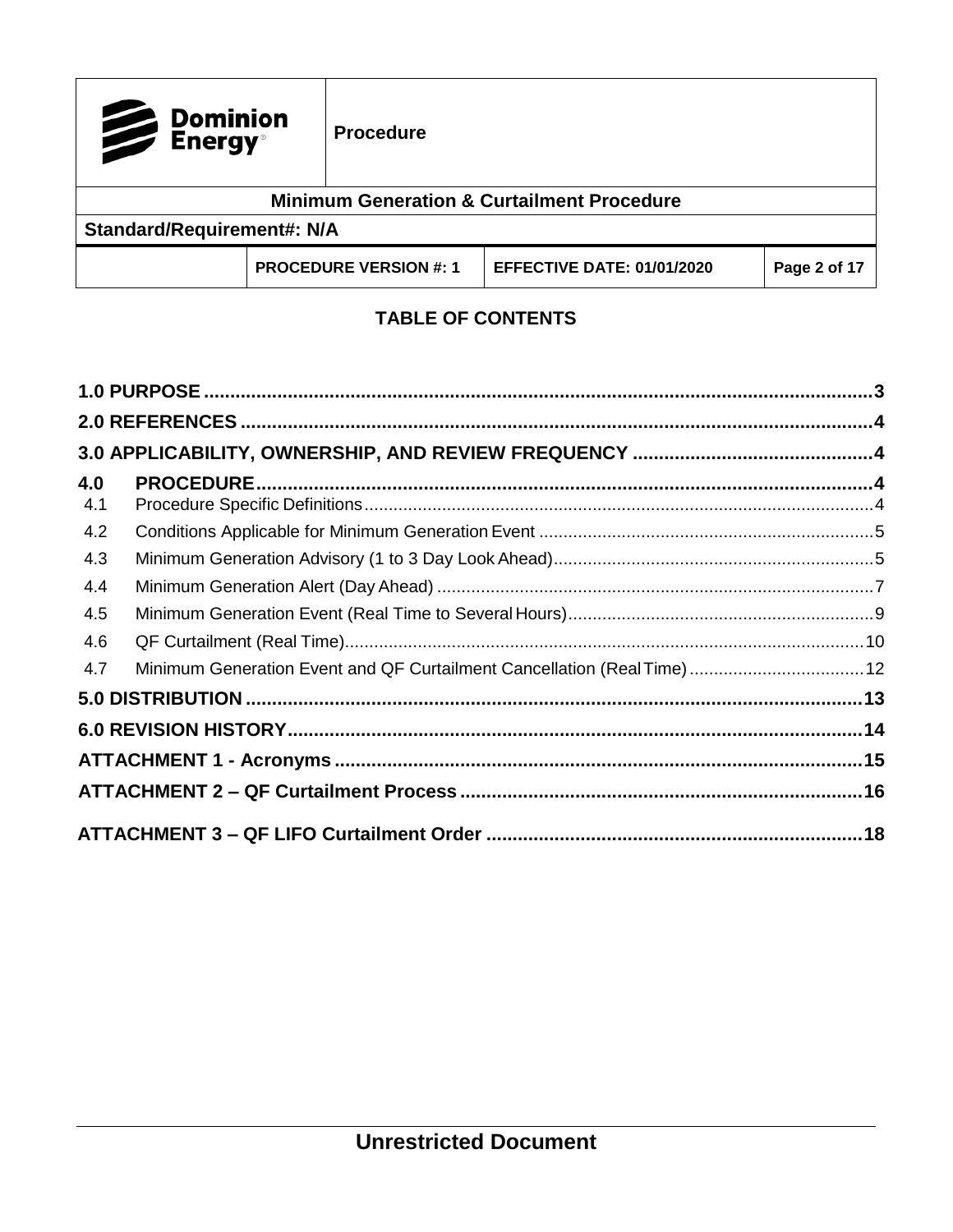| Dominion<br>Energy®               |  | <b>Procedure</b>              |                                                       |              |
|-----------------------------------|--|-------------------------------|-------------------------------------------------------|--------------|
|                                   |  |                               | <b>Minimum Generation &amp; Curtailment Procedure</b> |              |
| <b>Standard/Requirement#: N/A</b> |  |                               |                                                       |              |
|                                   |  | <b>PROCEDURE VERSION #: 1</b> | <b>EFFECTIVE DATE: 01/01/2020</b>                     | Page 3 of 17 |

## <span id="page-2-0"></span>**1.0 PURPOSE**

Dominion Energy South Carolina (DESC) or its successor must control generation within its Balancing Authority (BA) in a manner that ensures system reliability and does not burden neighboring systems or the Bulk Electric System (BES) itself. Failure to provide adequate BA control can result in deviations to frequency, inadvertent power flow and other issues that impact grid stability. The changing resource mix of the supply portfolio can result in temporary periods of energy oversupply during which generators are providing more energy than system demand or customer usage. Energy balancing is an essential function of all BAs. During oversupply periods, it may become necessary for DESC to activate portions of this Procedure to meet its balancing commitment and maintain system reliability. This Procedure reduces first DESC owned and dispatched generating resources to their Lowest Reliable Operating Limit (LROL) followed by curtailment of Non-DESC Qualified Facility generation (QFs) as a last resort to maintain system reliability. QFs are not owned by DESC, and as such, are not dispatched in the same manner as DESC generating resources.

The DESC's Resource Commitment and Operations Planning groups are responsible for identifying oversupply conditions and projecting the extent to which special operating procedures may be required. DESC has established five levels in its Minimum Generation & Curtailment Procedure through which it will monitor and mitigate as necessary to maintain grid reliability from 3 days ahead when possible up to real time at the time of oversupply. Figure 1.0 below illustrates two notification levels, two action levels, and one cancellation level, all of which are intended for use during periods in which the DESC System Operator forecasts or experiences energyoversupply.



## **Unrestricted Document**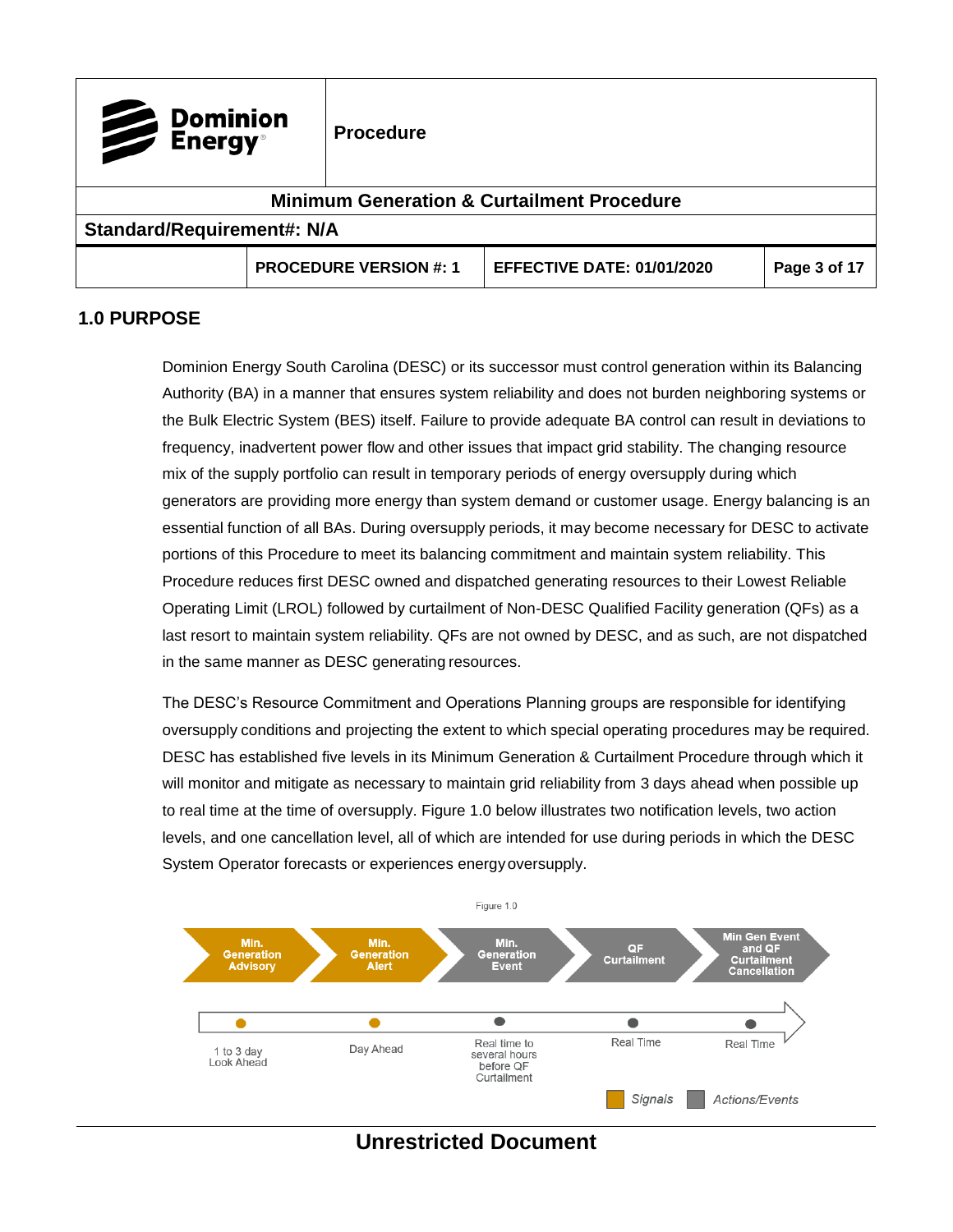| Dominion<br>Energy <sup>®</sup>   | <b>Procedure</b>              |                                                       |              |
|-----------------------------------|-------------------------------|-------------------------------------------------------|--------------|
|                                   |                               | <b>Minimum Generation &amp; Curtailment Procedure</b> |              |
| <b>Standard/Requirement#: N/A</b> |                               |                                                       |              |
|                                   | <b>PROCEDURE VERSION #: 1</b> | <b>EFFECTIVE DATE: 01/01/2020</b>                     | Page 4 of 17 |

Each level in Figure 1.0 is associated with an approximate timeline of DESC operations beginning three days ahead and continuing into real time.

DESC continuously monitors its system and issues advisories, alerts, and mitigation measures that reflect the immediacy and severity of impacts on grid operations while providing as much advance information as possible to impacted DESC generating resources and QFs.

Standard communications between DESC and system QFs is via the Solar Operations Application (SOA). This tool was created by DESC and allows quick communications and responses between DESC System Control and QF operators. It is expected that all standard communications outlined in this procedure will take place over SOA, however DESC System Controllers and QF operators must use their best judgement and use other communication tools such as email or phone when situations dictate.

## <span id="page-3-0"></span>**2.0 REFERENCES**

N/A

## <span id="page-3-1"></span>**3.0 APPLICABILITY, OWNERSHIP, AND REVIEW FREQUENCY**

This Procedure applies to Dominion Energy South Carolina, Inc. (DESC). The currency of this document is the joint responsibility of the Manager of Operations Planning and Manager of System Control. This document shall be reviewed and revised as necessary. An update and approval of this document shall take place within 90 days of any changes to any part of this document.

#### <span id="page-3-3"></span><span id="page-3-2"></span>**4.0PROCEDURE**

#### **4.1 Procedure Specific Definitions**

Lowest Reliable Operating Limit (LROL) – Is the aggregate minimum of base-load and must-run DESC generation units that represent the foundational resources necessary to serve BA and load requirements, provide system reliability, and meet mandatory NERC Reliability Standards. The aggregate operationally constrained minimum reliable output of these generators represents the LROL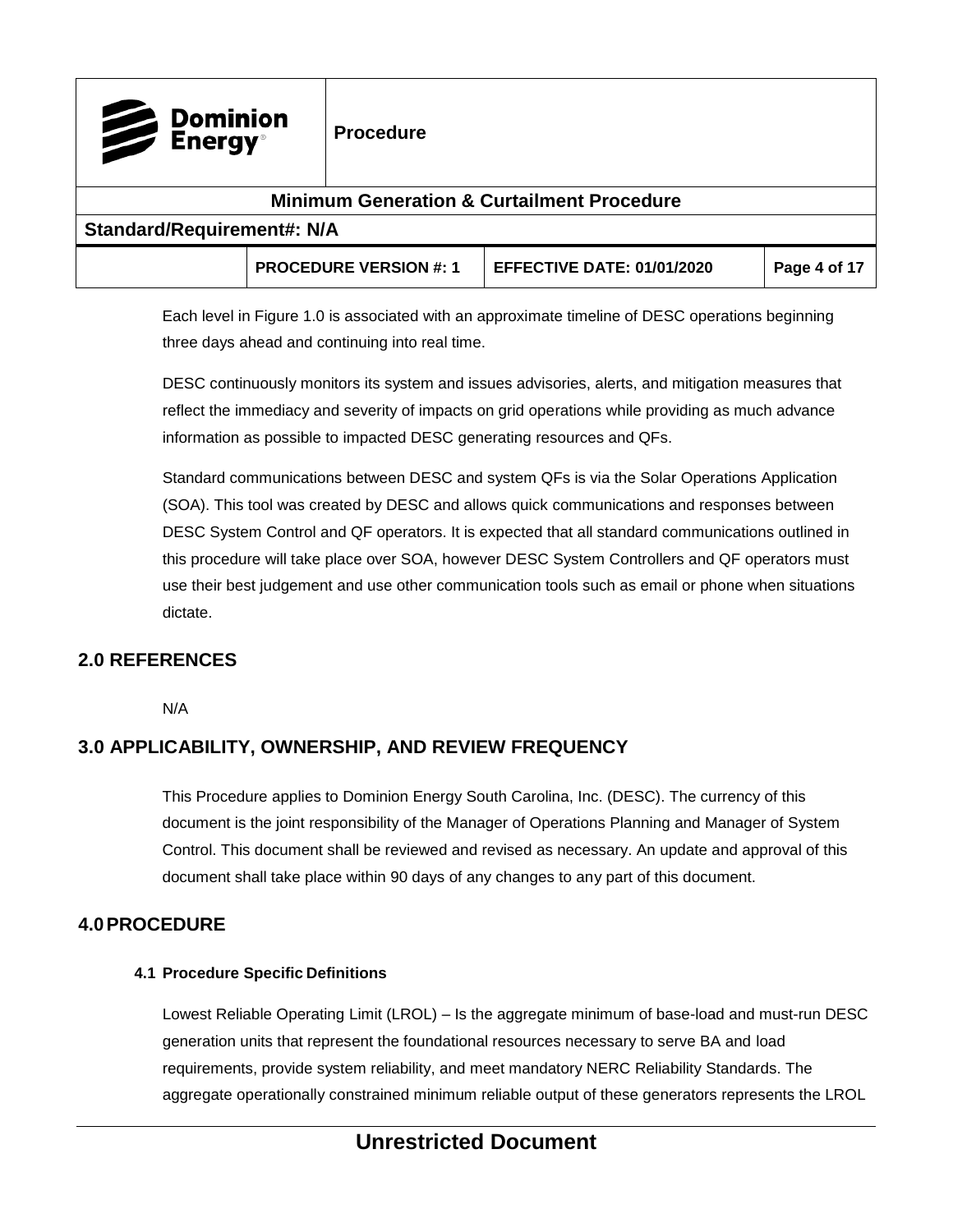| Dominion<br>Energy®               |  | <b>Procedure</b>              |                                                       |              |
|-----------------------------------|--|-------------------------------|-------------------------------------------------------|--------------|
|                                   |  |                               | <b>Minimum Generation &amp; Curtailment Procedure</b> |              |
| <b>Standard/Requirement#: N/A</b> |  |                               |                                                       |              |
|                                   |  | <b>PROCEDURE VERSION #: 1</b> | <b>EFFECTIVE DATE: 01/01/2020</b>                     | Page 5 of 17 |

of the BA's security constrained unit commitment. These essential generating resources cannot be decommitted in real time nor on an intra-day basis, because they must run within specified engineering levels and time frames and must provide essential frequency and regulation support to the BA. These units are needed to meet upcoming peak demands, such as the evening peak demands and next day peak demands. The LROL is needed to ensure current and future Regulating Reserves, Contingency Reserves, and Operating Reserves and to avoid risks created from intra-day cycling of CCs or steam boilers.

#### <span id="page-4-0"></span>**4.2 Conditions Applicable for Minimum Generation Event**

DESC must maintain adequate regulating capability to avoid significant over or undersupply of energy and potentially incurring non-compliance violations with NERC Reliability Standards. The system conditions under which a Minimum Generation Event can occur include but are not limited to the following:

- a.) Operational challenges such as solar forecast deviation due to weather causing excess supply on the DESC system that cannot be reduced under normal operations.
- b.) Operational problems that may cause the DESC system to suffer a significant lossof load that cannot be mitigated by supply reductions or load increases.
- c.) The expected load is less than the LROL of the DESC generating resources and the excess supply cannot be reduced due to operating capability limitsof online generation.
- d.) The availability of pumped storage reservoir is restricted due to operational,capacity, or environmental limits.

#### <span id="page-4-1"></span>**4.3 Minimum Generation Advisory (1 to 3 Day Look Ahead)**

The purpose of the Minimum Generation Advisory is to provide early indication that system conditions may require DESC to declare a Minimum Generation Event and curtail solar generation to address one or more of the conditions defined above. A Minimum Generation Advisory is issued when DESC determines curtailment conditions exist in advance of the expected Minimum Generation Event. During this level, system load is monitored, and activities described below are initiated. Additionally, a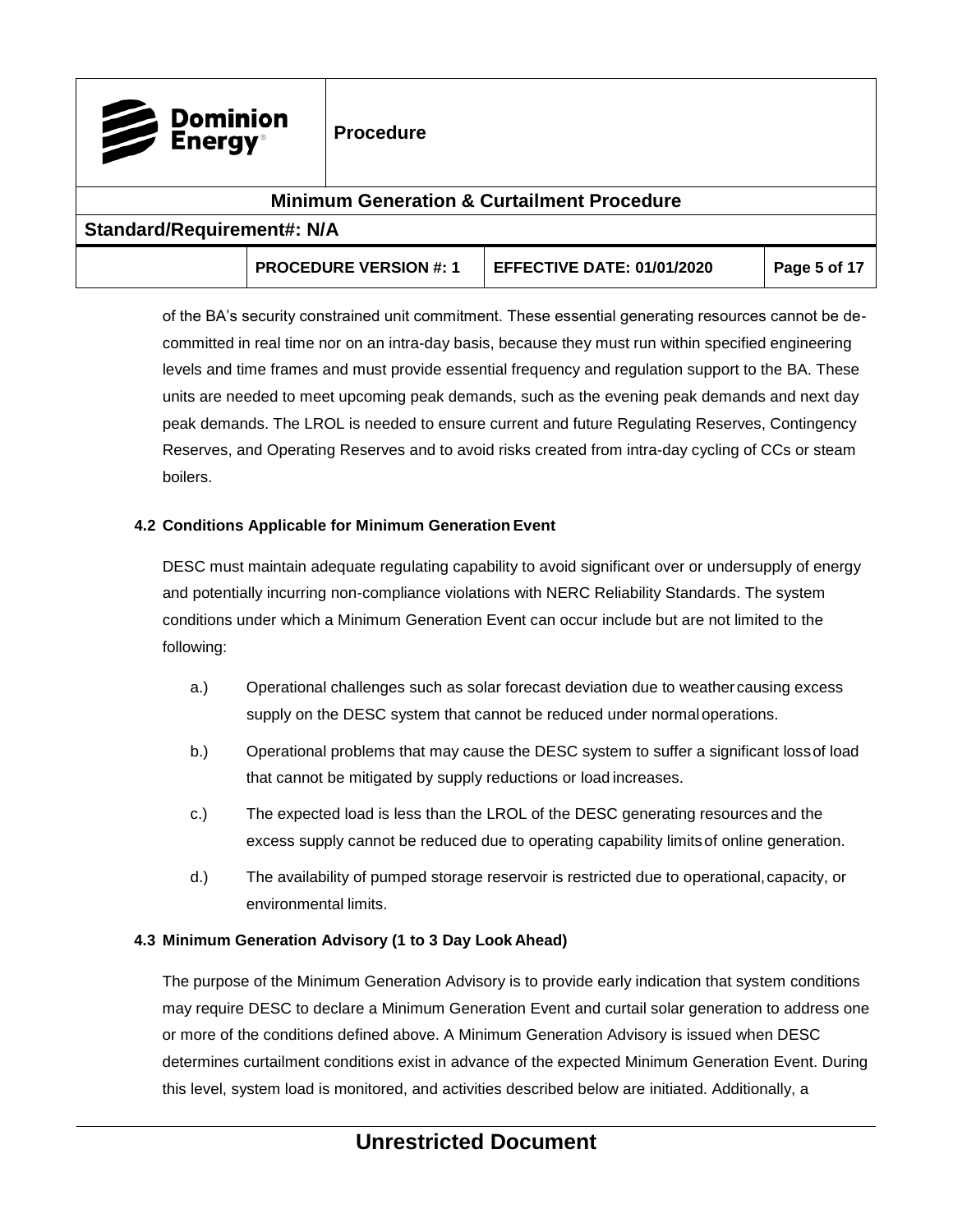| Dominion<br>Energy® | <b>Procedure</b>                  |                                                                                                   |              |  |  |
|---------------------|-----------------------------------|---------------------------------------------------------------------------------------------------|--------------|--|--|
|                     |                                   | <b>Minimum Generation &amp; Curtailment Procedure</b>                                             |              |  |  |
|                     | <b>Standard/Requirement#: N/A</b> |                                                                                                   |              |  |  |
|                     | <b>PROCEDURE VERSION #: 1</b>     | <b>EFFECTIVE DATE: 01/01/2020</b>                                                                 | Page 6 of 17 |  |  |
|                     |                                   | Minimum Generation Advisory is issued to DESC Generating Resources and Utility Scale QFs to raise |              |  |  |

awareness prior to issuing a Minimum Generation Alert.

- a.) Daily DESC System Operator activities
	- 1.) Evaluate system load forecast, PV solar generation forecast and operating reserve requirements.
	- 2.) Perform N-1 contingency analysis.
	- 3.) Review resource availability and operating capabilities, including ramp rates and start-up times, of DESC generators.
	- 4.) Adjust / modify natural gas nominations and emergencymaintenance scheduling when possible.
	- 5.) Monitor Available Transfer Capability (ATC).
- b.) DESC System Operator Actions during a Minimum Generation Advisory
	- 1.) Confirm that messages and contact information in the SolarOperations Application (SOA) are up-to-date.
	- 2.) Formulate a scheduling plan for the light load period.
	- 3.) Review hydro plant schedules to ensure pumped storage is optimized and generation at run-of-river plants is minimized during the light loadperiod(s).
	- 4.) Issue a Minimum Generation Advisory to DESC generating resources and QFs.
	- 5.) Cancel the Minimum Generation Advisory as appropriate.
- c.) DESC Generating Resource Actions during a Minimum Generation Advisory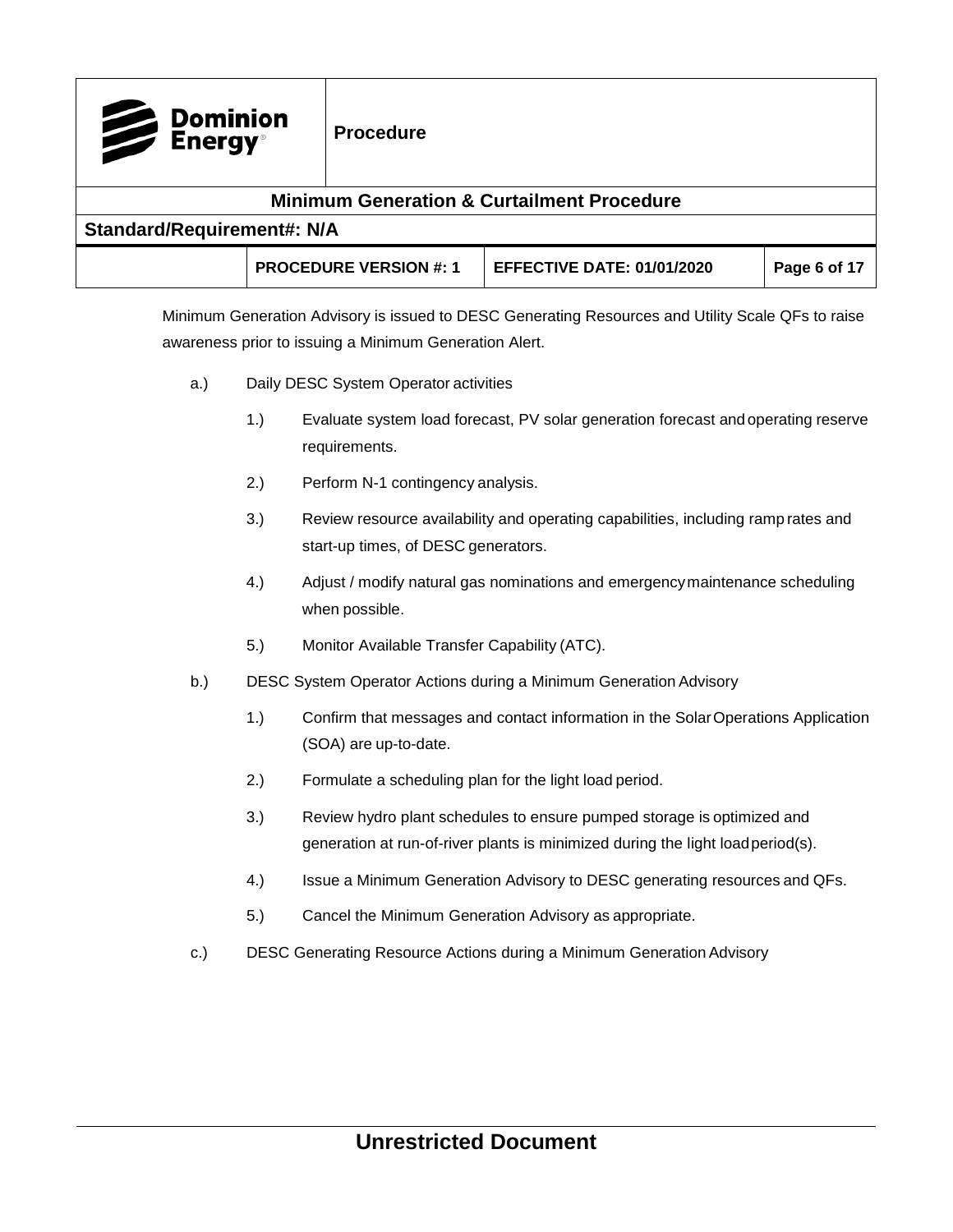| <b>Dominion</b><br>Energy®                                                                                                                                                                                                                                                                                                                                                                                      |                                                                                                                                                                                                                      | <b>Procedure</b>                                 |                                                                                                                                                      |              |
|-----------------------------------------------------------------------------------------------------------------------------------------------------------------------------------------------------------------------------------------------------------------------------------------------------------------------------------------------------------------------------------------------------------------|----------------------------------------------------------------------------------------------------------------------------------------------------------------------------------------------------------------------|--------------------------------------------------|------------------------------------------------------------------------------------------------------------------------------------------------------|--------------|
|                                                                                                                                                                                                                                                                                                                                                                                                                 |                                                                                                                                                                                                                      |                                                  | <b>Minimum Generation &amp; Curtailment Procedure</b>                                                                                                |              |
| <b>Standard/Requirement#: N/A</b>                                                                                                                                                                                                                                                                                                                                                                               |                                                                                                                                                                                                                      |                                                  |                                                                                                                                                      |              |
|                                                                                                                                                                                                                                                                                                                                                                                                                 |                                                                                                                                                                                                                      | <b>PROCEDURE VERSION #: 1</b>                    | <b>EFFECTIVE DATE: 01/01/2020</b>                                                                                                                    | Page 7 of 17 |
|                                                                                                                                                                                                                                                                                                                                                                                                                 | 1.)                                                                                                                                                                                                                  | DESC System Operator.                            | Begin preparations for possible action to operate at LROL as directed by the                                                                         |              |
|                                                                                                                                                                                                                                                                                                                                                                                                                 | 2.)<br>Identify opportunities to schedule additional unit maintenance for the expected light<br>load periods and inform DESC operations regarding any opportunities for<br>scheduled maintenance through the period. |                                                  |                                                                                                                                                      |              |
| $d.$ )                                                                                                                                                                                                                                                                                                                                                                                                          |                                                                                                                                                                                                                      | QF Actions during a Minimum Generation Advisory  |                                                                                                                                                      |              |
|                                                                                                                                                                                                                                                                                                                                                                                                                 | 1.)                                                                                                                                                                                                                  |                                                  | Acknowledge receipt of the Minimum Generation Advisory notice.                                                                                       |              |
|                                                                                                                                                                                                                                                                                                                                                                                                                 | 2.)<br>Verify the QF generation forecast and inform DESC of anticipated levels of<br>operation during the identified period.                                                                                         |                                                  |                                                                                                                                                      |              |
|                                                                                                                                                                                                                                                                                                                                                                                                                 | 3.)                                                                                                                                                                                                                  |                                                  | Identify opportunities to schedule additional unit maintenance for the expected light<br>load periods and inform DESC operations through the period. |              |
|                                                                                                                                                                                                                                                                                                                                                                                                                 | 4.)                                                                                                                                                                                                                  | QF operators should prepare for possible action. |                                                                                                                                                      |              |
|                                                                                                                                                                                                                                                                                                                                                                                                                 |                                                                                                                                                                                                                      | 4.4 Minimum Generation Alert (Day Ahead)         |                                                                                                                                                      |              |
| A Minimum Generation Alert is initiated when DESC determines that one or more of the conditions<br>identified above exist and may necessitate declaration of a Minimum Generation Event within one day.<br>The following activities will be evaluated and initiated by DESC based on information from generating<br>resources to assess the opportunity to reduce energy output to maintain system reliability. |                                                                                                                                                                                                                      |                                                  |                                                                                                                                                      |              |
| a.)                                                                                                                                                                                                                                                                                                                                                                                                             |                                                                                                                                                                                                                      | Daily DESC System Operator activities            |                                                                                                                                                      |              |
|                                                                                                                                                                                                                                                                                                                                                                                                                 | 1.)                                                                                                                                                                                                                  | requirements.                                    | Update system load forecast, PV solar generation forecast and operating reserve                                                                      |              |
|                                                                                                                                                                                                                                                                                                                                                                                                                 | 2.)                                                                                                                                                                                                                  |                                                  | Assess impact of any generation unit forced outages or de-rates.                                                                                     |              |

- <span id="page-6-0"></span>3.) Perform N-1 contingency analysis.
- 4.) Consider avoided cost and reliability system purchases or sales.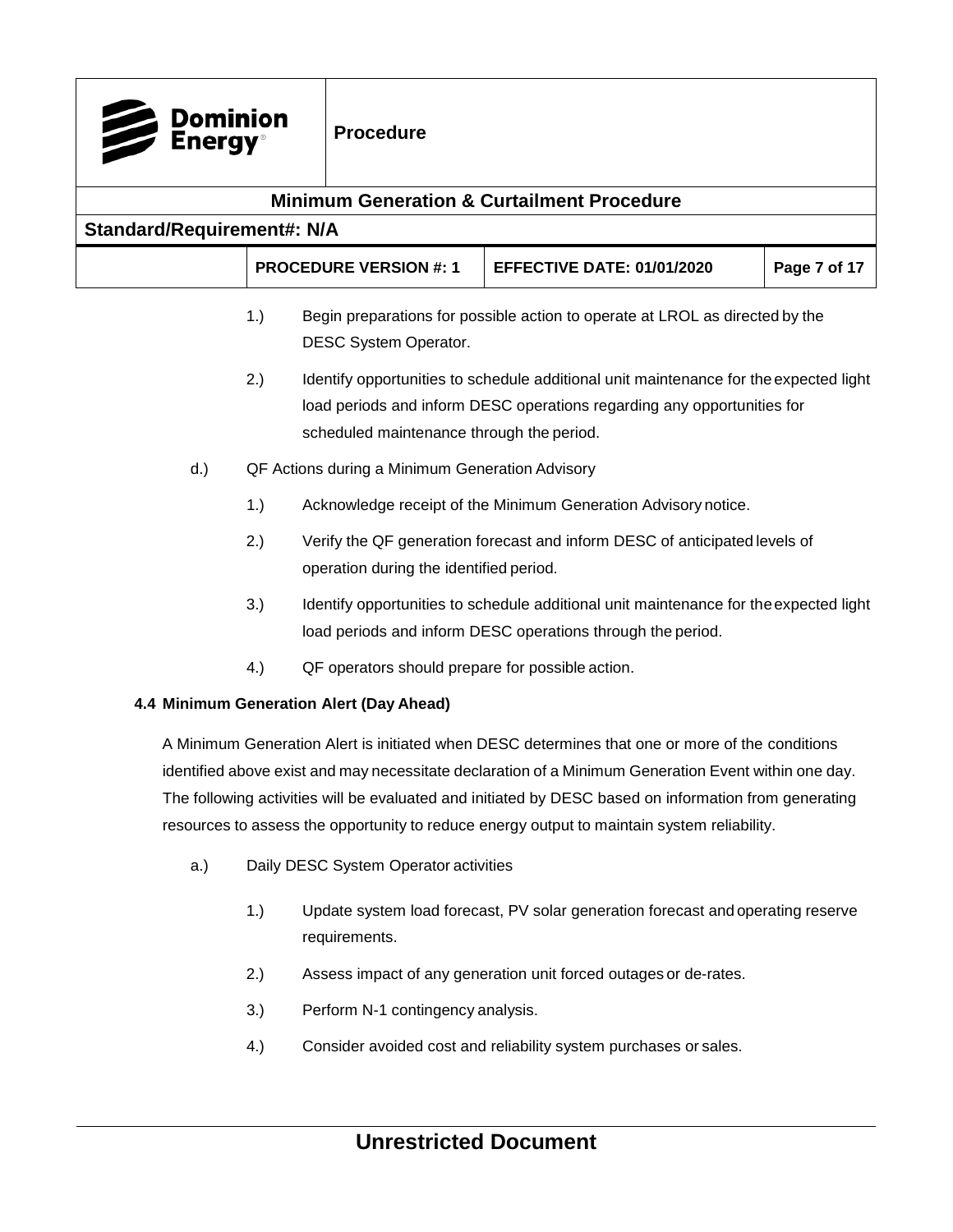|                                   | <b>Dominion</b><br>Energy® |     | <b>Procedure</b>                                                                                                                                                                           |                                                                                                                                                          |              |  |  |
|-----------------------------------|----------------------------|-----|--------------------------------------------------------------------------------------------------------------------------------------------------------------------------------------------|----------------------------------------------------------------------------------------------------------------------------------------------------------|--------------|--|--|
|                                   |                            |     |                                                                                                                                                                                            | <b>Minimum Generation &amp; Curtailment Procedure</b>                                                                                                    |              |  |  |
| <b>Standard/Requirement#: N/A</b> |                            |     |                                                                                                                                                                                            |                                                                                                                                                          |              |  |  |
|                                   |                            |     | <b>PROCEDURE VERSION #: 1</b>                                                                                                                                                              | <b>EFFECTIVE DATE: 01/01/2020</b>                                                                                                                        | Page 8 of 17 |  |  |
|                                   |                            | 5.) | nominations.                                                                                                                                                                               | Economic Resource Commitment to adjust next day and intraday natural gas                                                                                 |              |  |  |
|                                   |                            | 6.) | Monitor ATC.                                                                                                                                                                               |                                                                                                                                                          |              |  |  |
|                                   | b.)                        |     |                                                                                                                                                                                            | DESC System Operator Actions during a Minimum Generation Alert                                                                                           |              |  |  |
|                                   |                            | 1.) |                                                                                                                                                                                            | Reviews the load forecast, the resource data, fuel adjustments, and sale and<br>purchases for the identified minimum generation hours.                   |              |  |  |
|                                   |                            | 2.) | Issues a Minimum Generation Alert to DESC generating resources and QFs if the<br>expected load is close to DESC generating resources' LROL.                                                |                                                                                                                                                          |              |  |  |
|                                   |                            | 3.) |                                                                                                                                                                                            | Cancel the Minimum Generation Alert as appropriate.                                                                                                      |              |  |  |
|                                   | c.)                        |     |                                                                                                                                                                                            | DESC Generating Resource Actions during a Minimum Generation Alert                                                                                       |              |  |  |
|                                   |                            | 1.) | Plan to dispatch to operationally constrained minimum reliable output as directed<br>by DESC System Operators to ensure resources continue to support reliable<br>operation of the system. |                                                                                                                                                          |              |  |  |
|                                   |                            | 2.) | Review and update operating parameters, including unit normal maximum and<br>minimum generating limits.                                                                                    |                                                                                                                                                          |              |  |  |
|                                   |                            | 3.) | As necessary, update unit specific operational information and report to DESC<br>System Operators the total minimum generation available if a Minimum Generation<br>Event is declared.     |                                                                                                                                                          |              |  |  |
|                                   | $d.$ )                     |     | QF Actions during a Minimum Generation Alert                                                                                                                                               |                                                                                                                                                          |              |  |  |
|                                   |                            | 1.) | Acknowledge receipt of the Minimum Generation Alert.                                                                                                                                       |                                                                                                                                                          |              |  |  |
|                                   |                            | 2.) | Update minimum MW information and report to DESC System Operator the total<br>minimum generation available if a QF curtailment is necessary.                                               |                                                                                                                                                          |              |  |  |
|                                   |                            | 3.) | minimum).                                                                                                                                                                                  | Based on the resource availability, update DESC System Operators with attention<br>given to energy limits (normal maximum, normal minimum, and emergency |              |  |  |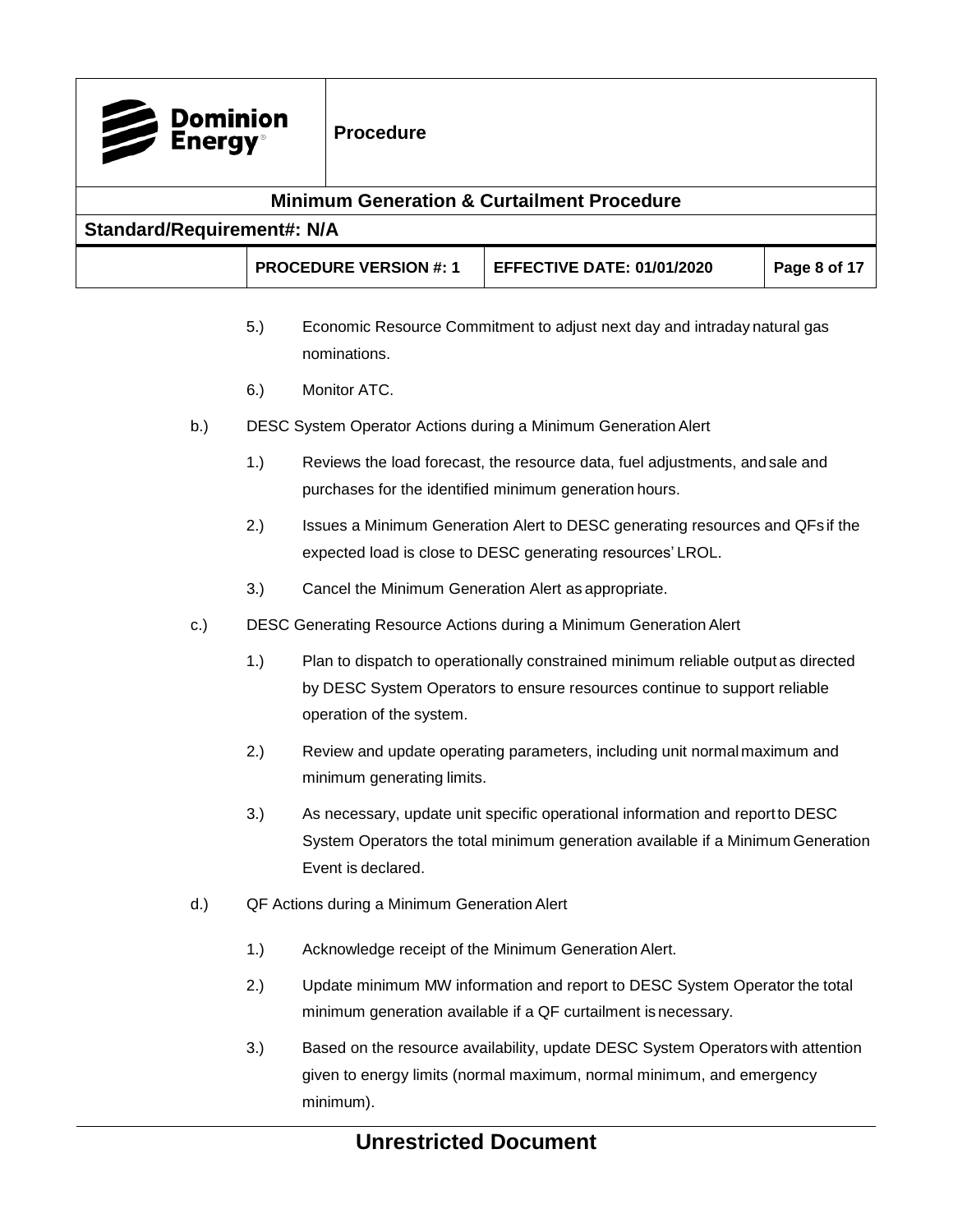| Dominion<br>Energy <sup>®</sup> |                                   | <b>Procedure</b>              |                                                       |              |  |
|---------------------------------|-----------------------------------|-------------------------------|-------------------------------------------------------|--------------|--|
|                                 |                                   |                               | <b>Minimum Generation &amp; Curtailment Procedure</b> |              |  |
|                                 | <b>Standard/Requirement#: N/A</b> |                               |                                                       |              |  |
|                                 |                                   | <b>PROCEDURE VERSION #: 1</b> | <b>EFFECTIVE DATE: 01/01/2020</b>                     | Page 9 of 17 |  |

#### <span id="page-8-0"></span>**4.5 Minimum Generation Event (Real Time to SeveralHours)**

In a Minimum Generation Event, DESC System Operators direct DESC generating resources to take actions to mitigate an actual or forecasted oversupply of energy.

- a.) Normal DESC System Operator activities during a Minimum Generation Event
	- 1.) Evaluate system conditions.
	- 2.) Evaluate storage / hydro management.
	- 3.) Evaluate required reserves and ancillary services.
	- 4.) Adjust DESC generating resource dispatch.
	- 5.) Adjust system purchases and sales.
- b.) DESC System Operator Actions during a Minimum Generation Event
	- 1.) Take quick start units offline.
	- 2.) Direct DESC generating resources to go to their operationally constrained minimum reliable output and adjust units assigned to regulate.
	- 3.) Manage purchases and sales as necessary to reduce the impact of the Minimum Generation Event.
	- 4.) Maximize use of pumped storage reservoir as available.
	- 5.) Notify QFs that DESC is in a Minimum Generation Event and additionalrelief may be necessary.
	- 6.) Cancel the Minimum Generation Event as appropriate.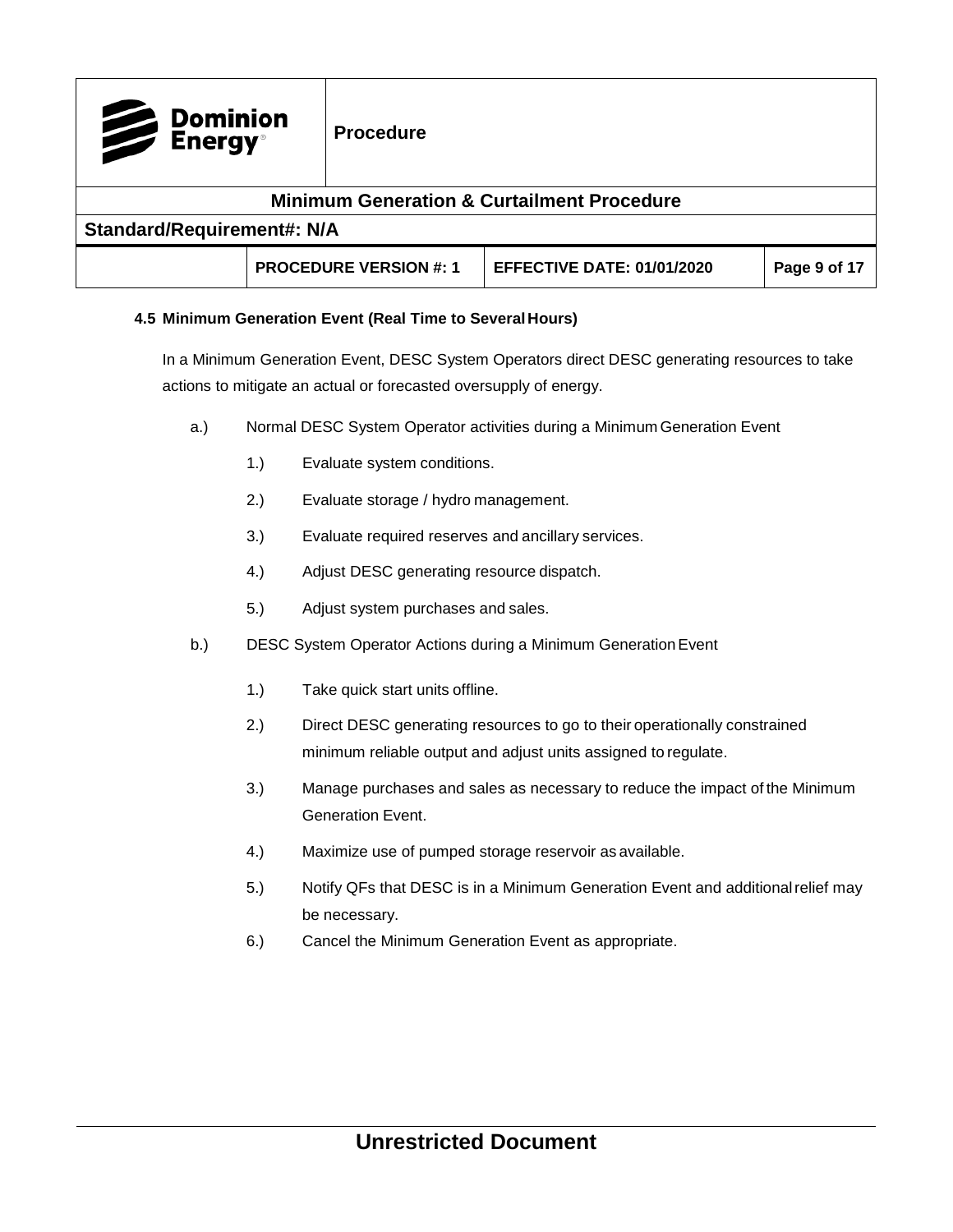| <b>Dominion</b><br><b>Energy</b>                      |                                                           | <b>Procedure</b>                             |                                                                                                                                                                                                         |                  |  |  |  |
|-------------------------------------------------------|-----------------------------------------------------------|----------------------------------------------|---------------------------------------------------------------------------------------------------------------------------------------------------------------------------------------------------------|------------------|--|--|--|
| <b>Minimum Generation &amp; Curtailment Procedure</b> |                                                           |                                              |                                                                                                                                                                                                         |                  |  |  |  |
| <b>Standard/Requirement#: N/A</b>                     |                                                           |                                              |                                                                                                                                                                                                         |                  |  |  |  |
|                                                       |                                                           | <b>PROCEDURE VERSION #: 1</b>                | <b>EFFECTIVE DATE: 01/01/2020</b>                                                                                                                                                                       | Page 10 of<br>17 |  |  |  |
| c.)                                                   |                                                           |                                              | DESC Resource Actions during a Minimum Generation Event                                                                                                                                                 |                  |  |  |  |
|                                                       | 1.)                                                       |                                              | Verify preparedness to operate at minimum generating levels.                                                                                                                                            |                  |  |  |  |
|                                                       | 2.)                                                       | constrained minimum reliable output.         | Follow the DESC System Operator instructions to move generation to operationally                                                                                                                        |                  |  |  |  |
|                                                       | 3.)                                                       | units from performing as expected.           | Notify DESC System Operators of any conditions or changes that would prevent                                                                                                                            |                  |  |  |  |
| $d.$ )                                                |                                                           | QF Actions during a Minimum Generation Event |                                                                                                                                                                                                         |                  |  |  |  |
|                                                       | 1.)                                                       |                                              | Acknowledge receipt of the Minimum Generation Event notification.                                                                                                                                       |                  |  |  |  |
|                                                       | 2.)<br>Verify preparedness to operate at minimum levels.  |                                              |                                                                                                                                                                                                         |                  |  |  |  |
| 4.6 QF Curtailment (Real Time)                        |                                                           |                                              |                                                                                                                                                                                                         |                  |  |  |  |
|                                                       |                                                           |                                              | QF Curtailment is implemented when DESC has taken all actions possible to reduce DESC generating<br>resources and reached its LROL but continues to be oversupplied to the extent that normal QF output |                  |  |  |  |
|                                                       |                                                           |                                              | levels cannot be maintained. To preserve the reliable operations of the DESC system, all QFs are                                                                                                        |                  |  |  |  |
|                                                       |                                                           |                                              | expected to follow DESC System Operator instructions and reduce output as directed. The QF                                                                                                              |                  |  |  |  |
|                                                       |                                                           |                                              | Curtailment Process and Order are described in Attachment 2 and Attachment 3 respectively.                                                                                                              |                  |  |  |  |
| a.)                                                   |                                                           |                                              | Normal DESC System Operator activities during QF Curtailment                                                                                                                                            |                  |  |  |  |
|                                                       | 1.)                                                       | Evaluate system conditions.                  |                                                                                                                                                                                                         |                  |  |  |  |
|                                                       | 2.)                                                       | Evaluate storage / hydro management.         |                                                                                                                                                                                                         |                  |  |  |  |
|                                                       | 3.)<br>Evaluate required reserves and ancillary services. |                                              |                                                                                                                                                                                                         |                  |  |  |  |

- <span id="page-9-0"></span>
- 4.) Adjust DESC Generating Resource dispatch.
- 5.) Adjust system purchases and sales.
- 6.) Monitor actual load and forecast.
- 7.) Monitor solar output and forecast.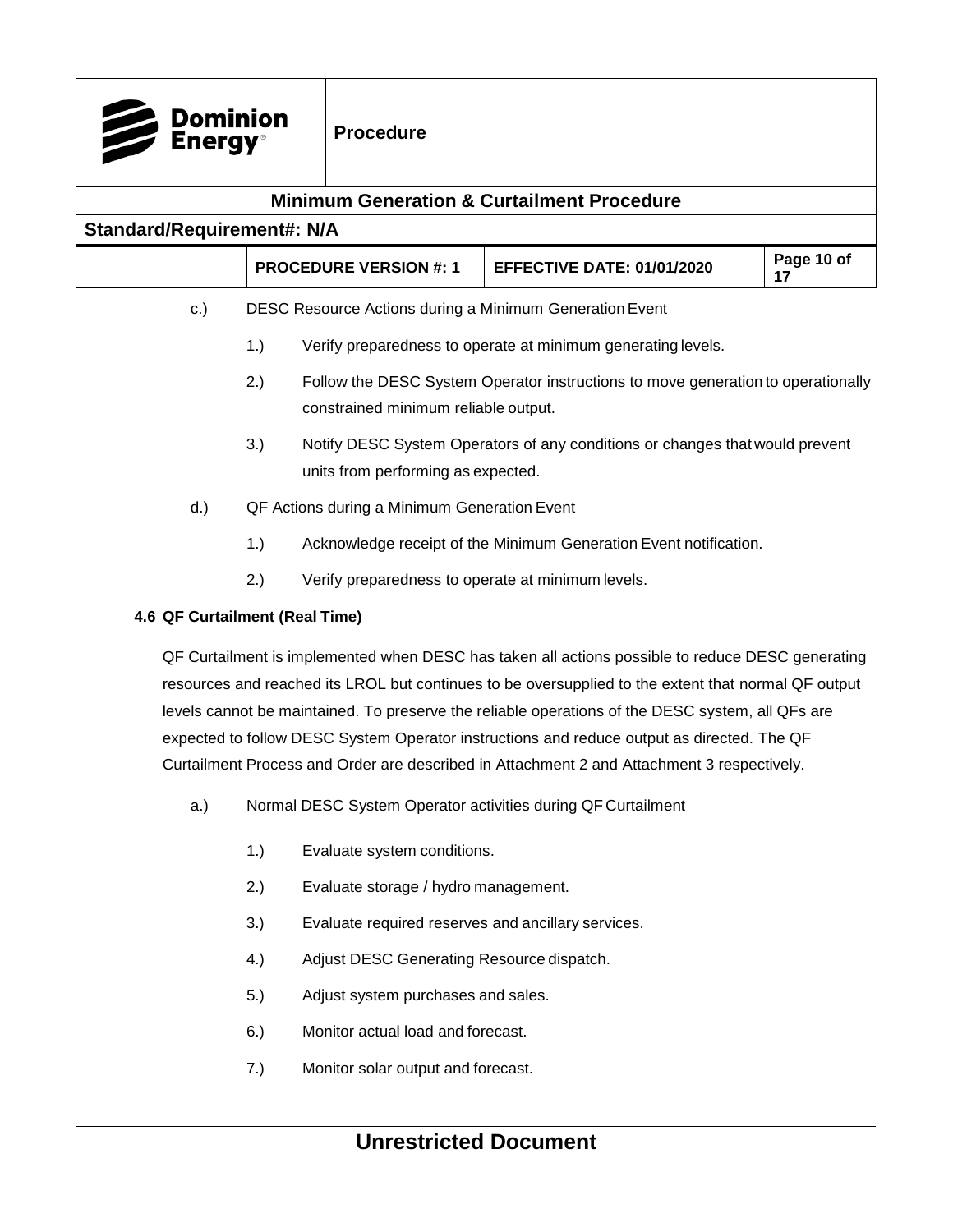| <b>Minimum Generation &amp; Curtailment Procedure</b><br><b>Standard/Requirement#: N/A</b> |                                                                                                                                                                    |                                                    |                                                                                                                                                    |                  |  |  |  |
|--------------------------------------------------------------------------------------------|--------------------------------------------------------------------------------------------------------------------------------------------------------------------|----------------------------------------------------|----------------------------------------------------------------------------------------------------------------------------------------------------|------------------|--|--|--|
|                                                                                            |                                                                                                                                                                    | <b>PROCEDURE VERSION #: 1</b>                      | <b>EFFECTIVE DATE: 01/01/2020</b>                                                                                                                  | Page 11 of<br>17 |  |  |  |
| b.)                                                                                        |                                                                                                                                                                    | DESC System Operator actions during QF Curtailment |                                                                                                                                                    |                  |  |  |  |
|                                                                                            | 1.)                                                                                                                                                                | All purchases curtailed as allowable.              |                                                                                                                                                    |                  |  |  |  |
|                                                                                            | 2.)                                                                                                                                                                |                                                    | DESC System Operators direct QFs to reduce generation.                                                                                             |                  |  |  |  |
|                                                                                            | 3.)                                                                                                                                                                | reliability and power balance.                     | DESC System Operator advises return times for QFs and continues to maintain                                                                        |                  |  |  |  |
|                                                                                            | 4.)                                                                                                                                                                |                                                    | DESC System Operators cancel the QF Curtailment when appropriate.                                                                                  |                  |  |  |  |
| c.)                                                                                        |                                                                                                                                                                    |                                                    | DESC Generating Resource actions during QF Curtailment                                                                                             |                  |  |  |  |
|                                                                                            | 1.)                                                                                                                                                                |                                                    | Continue to follow DESC System Operator instructions to maintain system<br>reliability throughout the Minimum Generation Event and QF Curtailment. |                  |  |  |  |
| d.)                                                                                        |                                                                                                                                                                    | QF Actions during QF Curtailment                   |                                                                                                                                                    |                  |  |  |  |
|                                                                                            | 1.)                                                                                                                                                                | Acknowledge receipt of QF Curtailment notice       |                                                                                                                                                    |                  |  |  |  |
|                                                                                            | 2.)<br>Follow the DESC instructions, including reducing generation to net zero at the<br>point of common coupling, if directed.                                    |                                                    |                                                                                                                                                    |                  |  |  |  |
|                                                                                            | 3.)                                                                                                                                                                |                                                    | Follow DESC System Operator instructions as conditions change                                                                                      |                  |  |  |  |
|                                                                                            | 4.)<br>Achieve output level within a timeframe that the unit is capable of meeting. Notify<br>DESC if achieving reduction target is expected to exceed 15 minutes. |                                                    |                                                                                                                                                    |                  |  |  |  |
|                                                                                            |                                                                                                                                                                    |                                                    |                                                                                                                                                    |                  |  |  |  |
|                                                                                            |                                                                                                                                                                    |                                                    |                                                                                                                                                    |                  |  |  |  |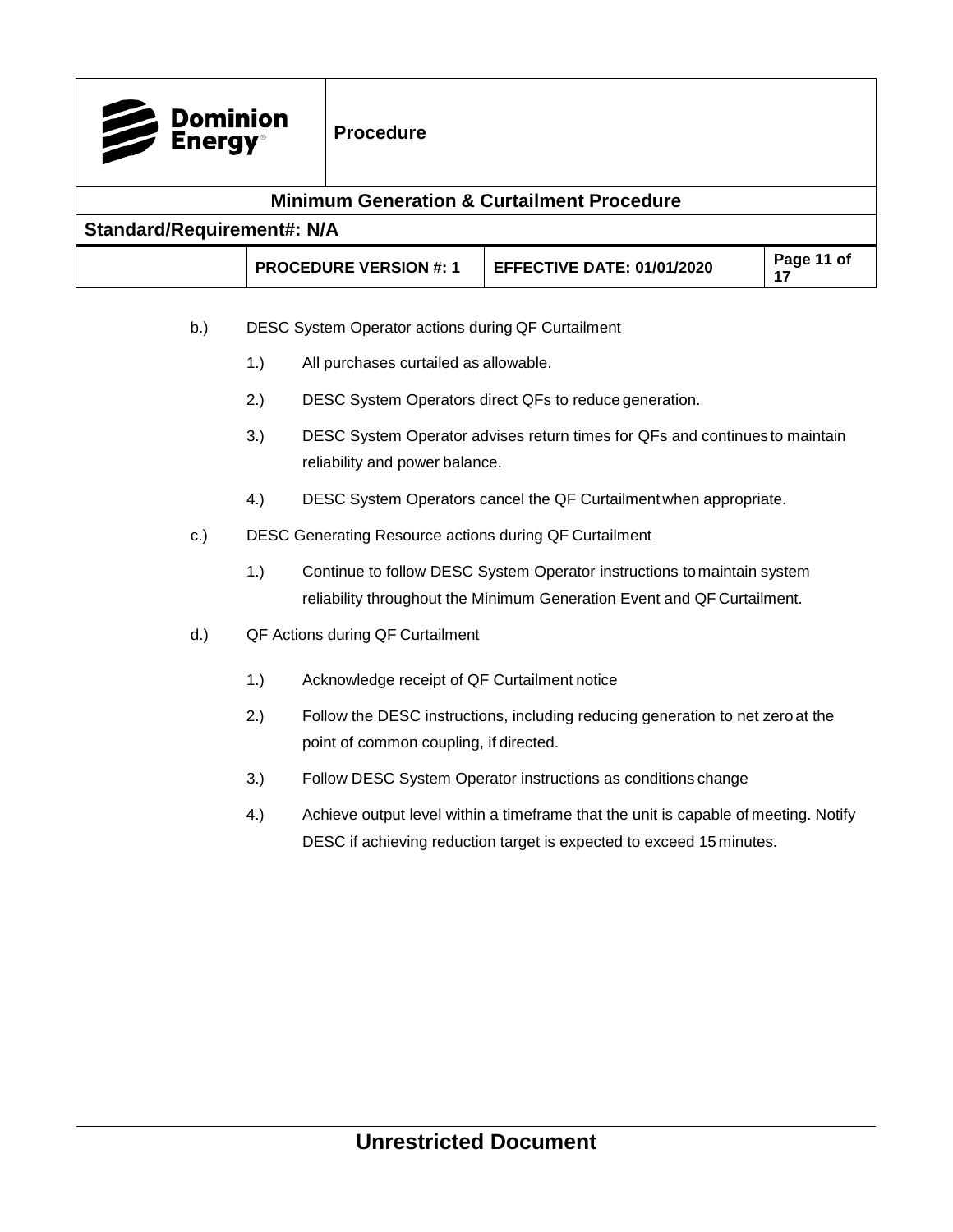| Dominion<br>Energy®                                   |  | <b>Procedure</b>              |                                   |                  |  |  |  |
|-------------------------------------------------------|--|-------------------------------|-----------------------------------|------------------|--|--|--|
| <b>Minimum Generation &amp; Curtailment Procedure</b> |  |                               |                                   |                  |  |  |  |
| <b>Standard/Requirement#: N/A</b>                     |  |                               |                                   |                  |  |  |  |
|                                                       |  | <b>PROCEDURE VERSION #: 1</b> | <b>EFFECTIVE DATE: 01/01/2020</b> | Page 12 of<br>17 |  |  |  |

Once a curtailment notification has been sent, System Control will allow 15 minutes for the notifiedQF to curtail output to either zero or as otherwise directed. Failure by a QF to comply with the curtailment notification will result in DESC System Control remotely separating the QF from the DESC System.

#### <span id="page-11-0"></span>**4.7 Minimum Generation Event and QF Curtailment Cancellation (RealTime)**

Cancellation occurs when DESC load begins to exceed generation and when QF Curtailmentactions are no longer deemed necessary.

- a.) DESC System Operator Actions during Minimum Generation Event and QF Curtailment **Cancellation** 
	- 1.) Notify DESC generating resources and QFs of cancellation.
	- 2.) Coordinate with QFs to return all to units to unrestricted output levels.
	- 3.) Coordinate with DESC generating resources to return all to units to normal operating range.
	- 4.) Commit additional resources as needed.
	- 5.) Resume purchases and reinstate schedules as appropriate.
- b.) DESC Generator Actions Minimum Generation Event and QF Curtailment Cancellation
	- 1.) Follow DESC System Operator instructions to return to unrestricted output levels.
- c.) QF Actions Minimum Generation Event and QF Curtailment Cancellation
	- 1.) Follow DESC System Operator instructions to return to normal operatingranges.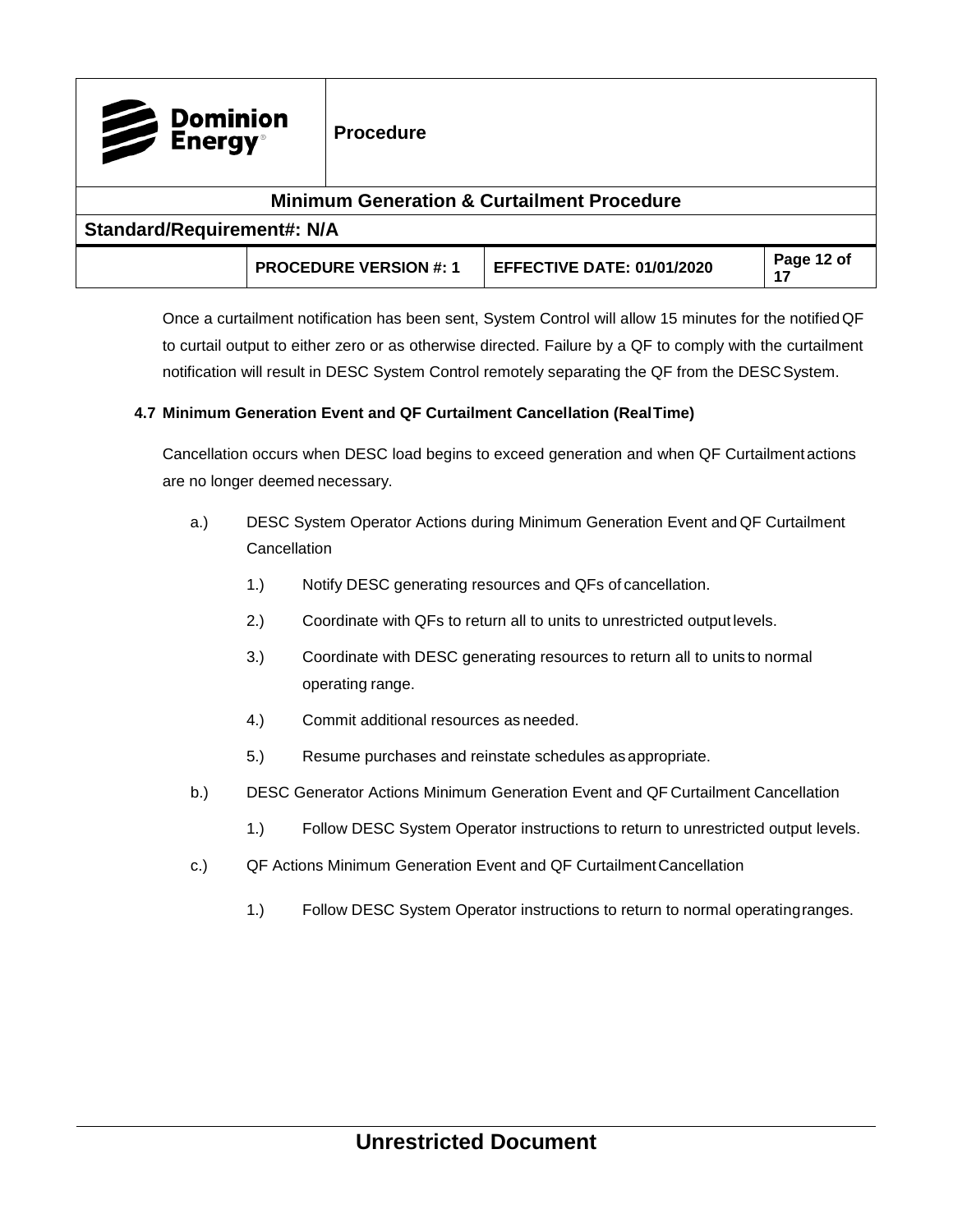| Dominion<br>Energy® |                                   | <b>Procedure</b>              |                                                       |                  |  |  |  |
|---------------------|-----------------------------------|-------------------------------|-------------------------------------------------------|------------------|--|--|--|
|                     |                                   |                               | <b>Minimum Generation &amp; Curtailment Procedure</b> |                  |  |  |  |
|                     | <b>Standard/Requirement#: N/A</b> |                               |                                                       |                  |  |  |  |
|                     |                                   | <b>PROCEDURE VERSION #: 1</b> | <b>EFFECTIVE DATE: 01/01/2020</b>                     | Page 13 of<br>17 |  |  |  |

## <span id="page-12-0"></span>**5.0 DISTRIBUTION**

- 5.1 Internal
	- a.) Electric Transmission Managers
	- b.) Fossil Hydro Directors and Manager
	- c.) Others as requested

#### 5.2 External

- a.) Posted on OASIS
- b.) Posted on DESC webpage for PURPA Qualifying Facilities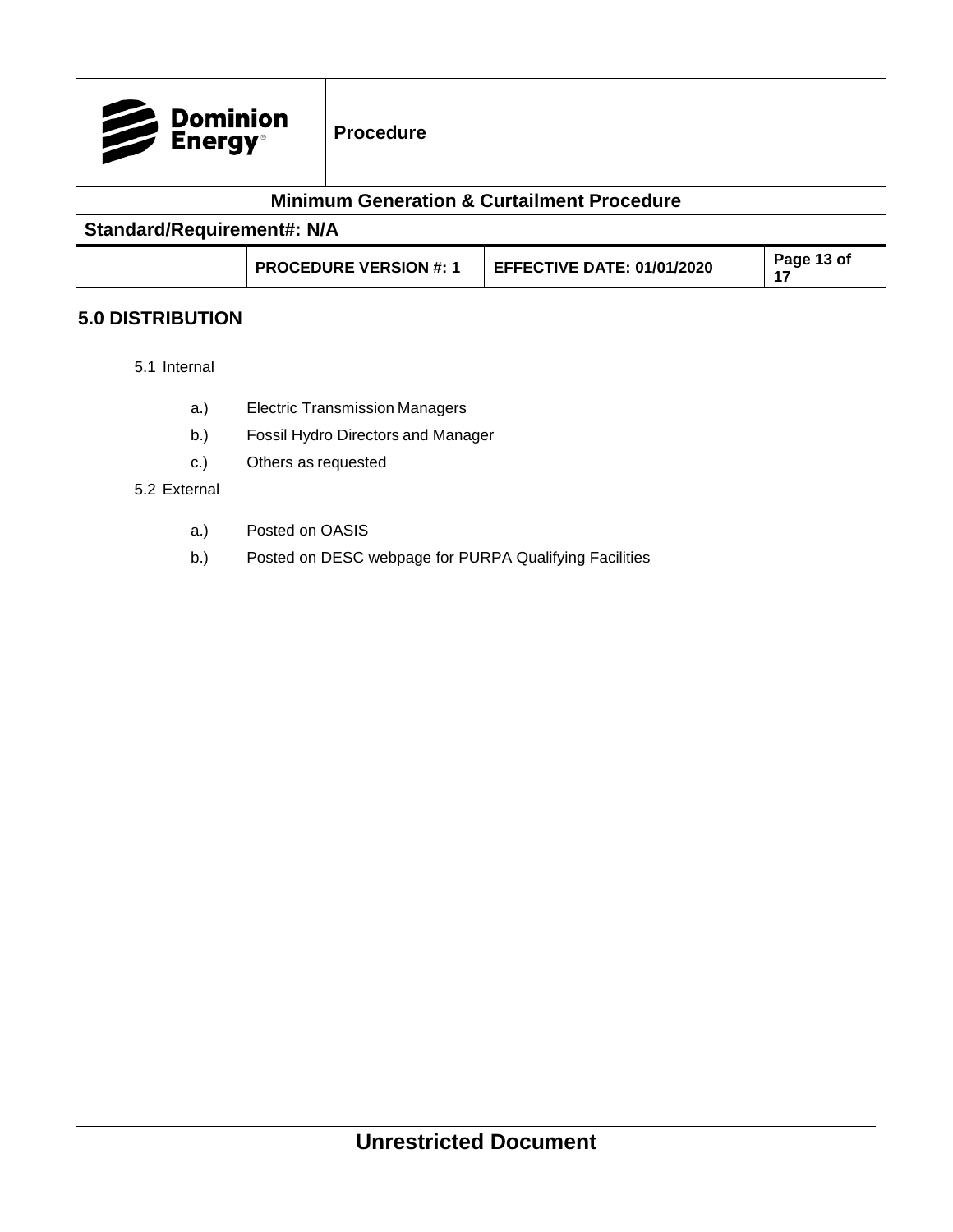| Dominion<br>Energy® |                                   | <b>Procedure</b>              |                                                       |                  |  |  |
|---------------------|-----------------------------------|-------------------------------|-------------------------------------------------------|------------------|--|--|
|                     |                                   |                               | <b>Minimum Generation &amp; Curtailment Procedure</b> |                  |  |  |
|                     | <b>Standard/Requirement#: N/A</b> |                               |                                                       |                  |  |  |
|                     |                                   | <b>PROCEDURE VERSION #: 1</b> | <b>EFFECTIVE DATE: 01/01/2020</b>                     | Page 14 of<br>17 |  |  |

## <span id="page-13-0"></span>**6.0 REVISION HISTORY**

| Rev | Date          | <b>Revised By</b> | Comments |
|-----|---------------|-------------------|----------|
| . . | 2019<br>April | James Starling    | Original |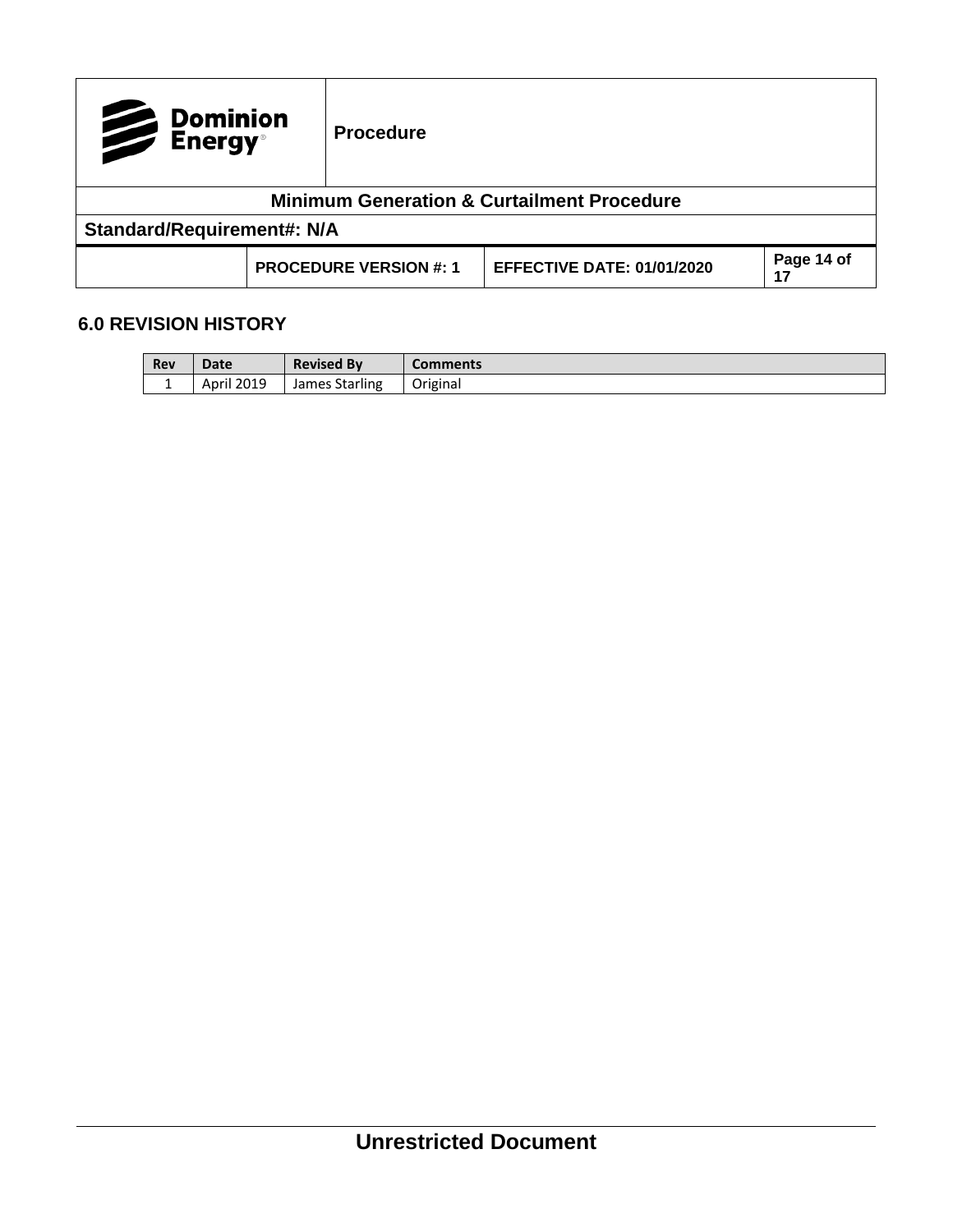| Dominion<br>Energy®               |  | <b>Procedure</b>              |                                                       |                  |
|-----------------------------------|--|-------------------------------|-------------------------------------------------------|------------------|
|                                   |  |                               | <b>Minimum Generation &amp; Curtailment Procedure</b> |                  |
| <b>Standard/Requirement#: N/A</b> |  |                               |                                                       |                  |
|                                   |  | <b>PROCEDURE VERSION #: 1</b> | <b>EFFECTIVE DATE: 01/01/2020</b>                     | Page 15 of<br>17 |

# <span id="page-14-0"></span>**ATTACHMENT 1 - Acronyms**

| <b>ATC</b>   | <b>Available Transfer Capability</b>     |
|--------------|------------------------------------------|
| BA           | <b>Balancing Authority</b>               |
| <b>BES</b>   | <b>Bulk Electric System</b>              |
| CC           | <b>Combined Cycle</b>                    |
| <b>DESC</b>  | Dominion Energy South Carolina Inc.      |
| <b>LROL</b>  | Lowest Reliable Operating Limit          |
| <b>MW</b>    | Megawatt                                 |
| <b>OASIS</b> | Open Access Same-time Information System |
| PV           | Photovoltaic                             |
| QF, QFs      | <b>Qualifying Facility or Facilities</b> |
| <b>SOA</b>   | Solar Operation Application              |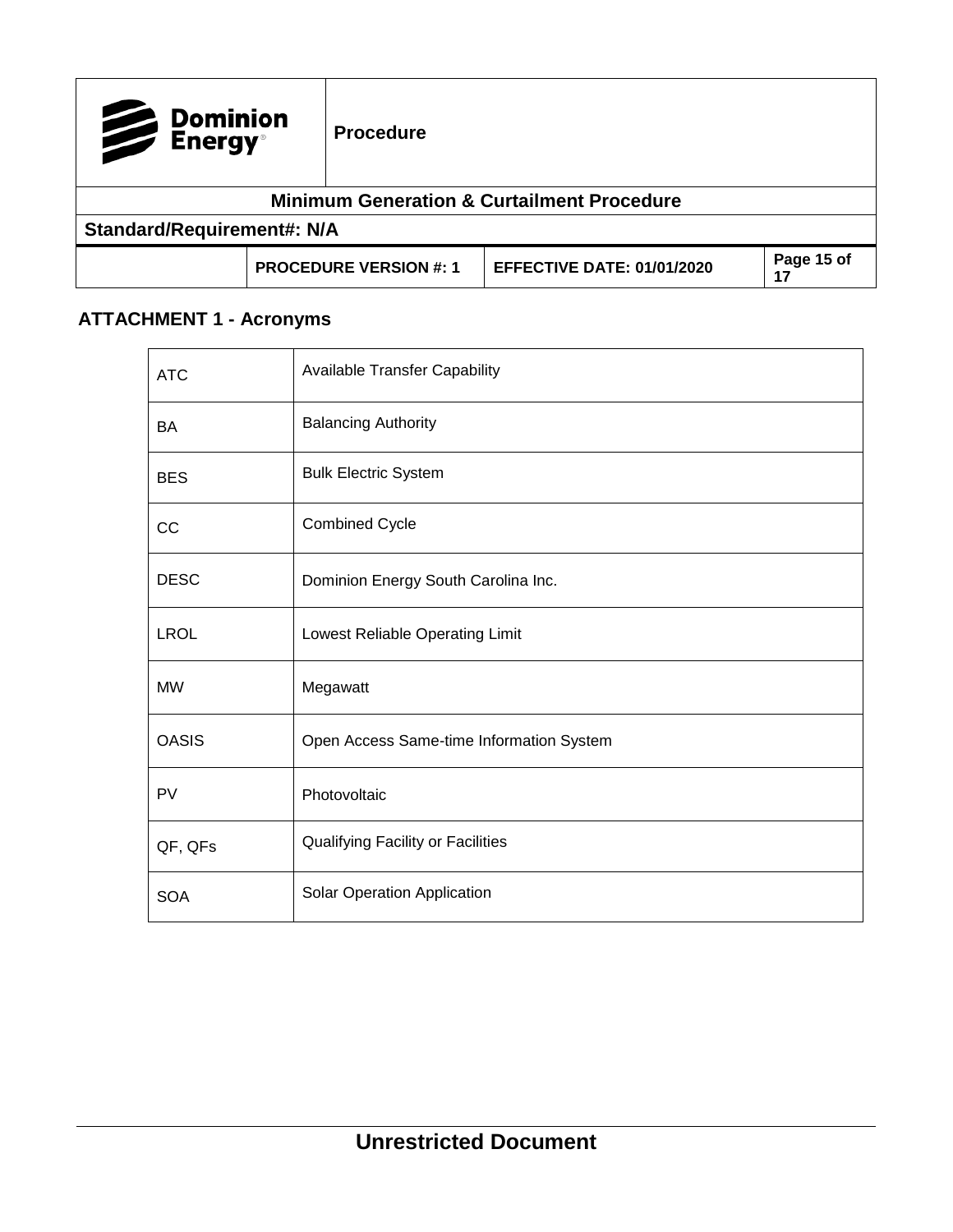| Dominion<br>Energy®                                   |  | <b>Procedure</b>              |                                   |                  |  |  |  |
|-------------------------------------------------------|--|-------------------------------|-----------------------------------|------------------|--|--|--|
| <b>Minimum Generation &amp; Curtailment Procedure</b> |  |                               |                                   |                  |  |  |  |
| <b>Standard/Requirement#: N/A</b>                     |  |                               |                                   |                  |  |  |  |
|                                                       |  | <b>PROCEDURE VERSION #: 1</b> | <b>EFFECTIVE DATE: 01/01/2020</b> | Page 16 of<br>17 |  |  |  |

## <span id="page-15-0"></span>**ATTACHMENT 2 – QF Curtailment Process**

This Attachment describes the QF curtailment process used by Dominion Energy South Carolina (DESC) after all DESC generating resources have been reduced to their Lowest Reliable Operating Limit (LROL) and aggregate output from system Qualifying Facilities (QFs) is oversupplying the DESC system. Power flow issues attributable to specific DESC generating resources or QFs either individually or collectively will be resolved through targeted curtailment of contributing units.

#### QF Curtailment Process

Over the course of 2019, DESC held three stakeholder meetings to gather input from the industry on a curtailment process and order. Stakeholders were the Solar Business Alliance and all interconnection customers with an active project on the DESC system or in the DESC queue. The stakeholders recommended a Last In/First Off (LIFO) curtailment order. The stakeholders also recommended that, under the LIFO process, the last QF to sign an Interconnection Agreement (IA) with DESC will be the first unit curtailed after all reliability constrained needs have been met. For projects with the same IA execution date, the curtailment order shall be established by submission date and time of the interconnection request, with the latest submission being curtailed before an earlier submission. DESC adopted both stakeholder recommendations.

DESC System Control will use a reliability constrained LIFO selection process when initiating QF curtailment for oversupply. DESC will initiate this process after first curtailing its own generating resources to their LROL as necessary to maintain reliability of the DESC System and Bulk Power System. Attachment 3 shows the order in which QF curtailments will take place. DESC System Control will continue the process with the next QF in the curtailment order until the oversupply has been resolved and the DESC system is reliably balanced.

DESC will use its models and evaluation tools to assess the grid benefits provided by the next QF in the curtailment order and determine whether keeping that specific QF online is necessary for grid reliability. Additionally, DESC may choose to keep the next QF in the curtailment order online to prevent a reliability concern from occurring. In these cases, DESC will go to the following QF in the curtailment order and continue to repeat the evaluation process until a QF that can be curtailed without reliability constraints is identified.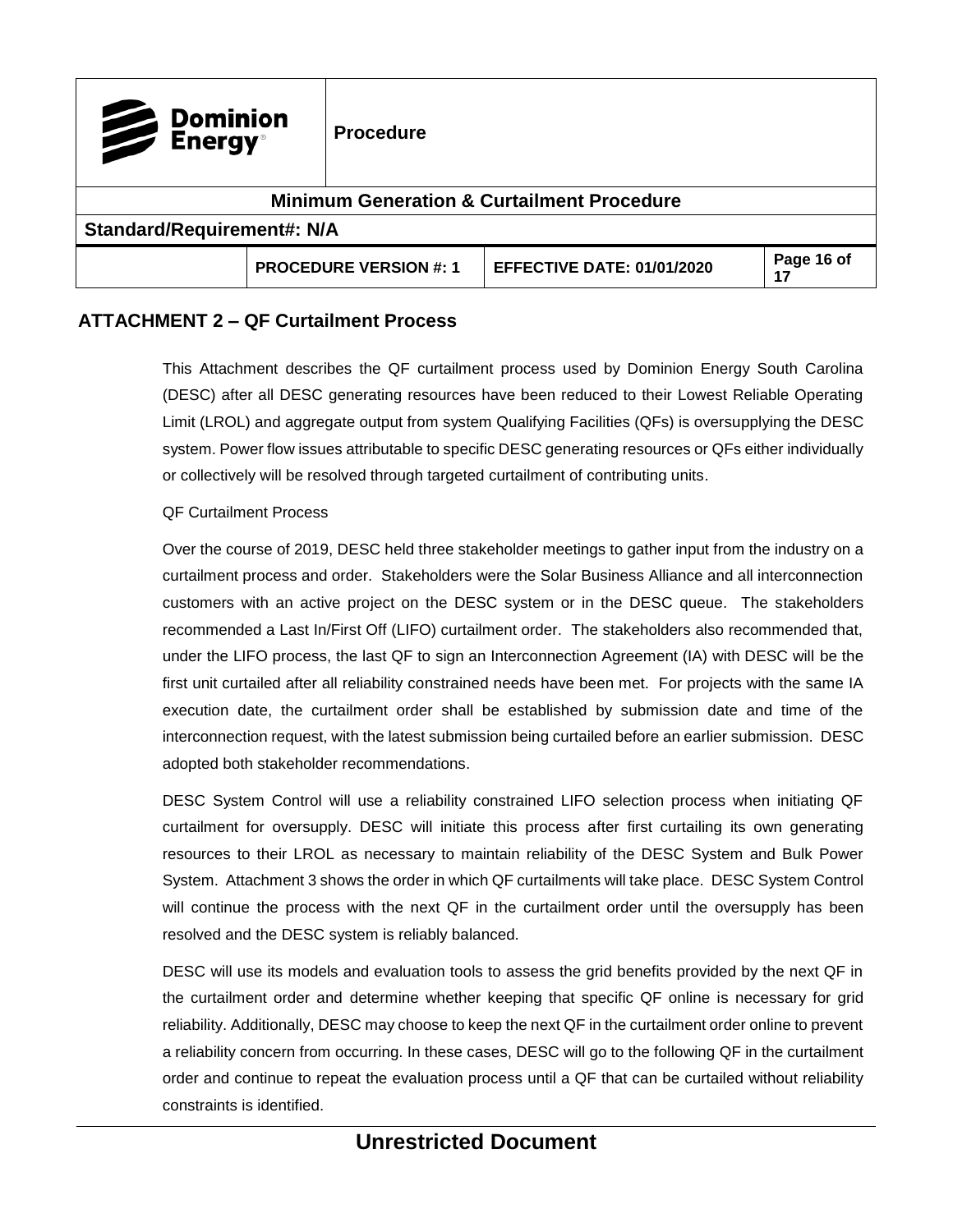Restoration of curtailed QFs will follow any order including reversal of the curtailment order, all simultaneously, or reliably constrained as determined best by DESC System Control.